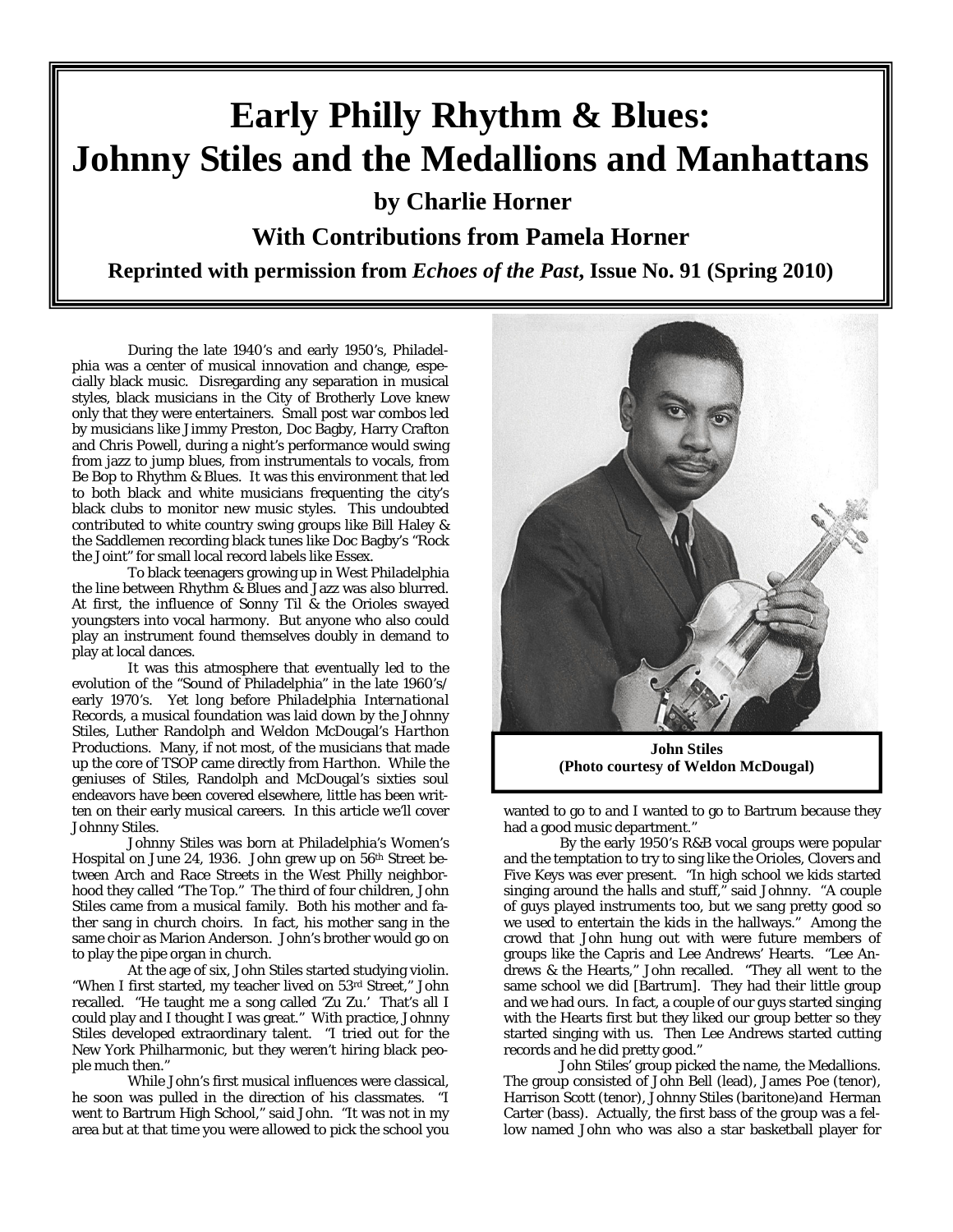Bartrum High. He left the group to pursue basketball and Herman Carter, really a baritone, was brought in to sing bass. Harrison Scott also ended up recording with the Capris when they cut records for *Gotham Records* ("God Only Know"). "You've got to understand the times," John said. "All of us hung together. So when the Capris decided to record, Scott sang with them, that's all. But he was still with us. There was another guy named Burgess Jones. He played sax with us in the early days. But all those people… George Tinley & the Dreams, the Capris, the Hearts… all of us hung around together. When we hung out on the street corners, we sang. There was no fighting and that kind of stuff. We enjoyed each others' company and we had a lot of fun singing."

*[For the record, the voices on the Capris' Gotham recordings were Rene Hinton, Ruben Wright (piano and vocals), Harrison Scott, Eddie Warner and Bobby Smart (guitar and vocals). Group members came from the same West Philly neighborhood of 58th & Race Street to 62nd and Vine Street. Prior to Rene taking the place of Charlie Stroud, the Capris had been an all male group. See photo, upper right.—ed.]* 

Sometime in 1954, Johnny Stiles' Medallions made their first record for *Essex Records*.

*Essex Records* grew out of *Palda Records*, a Philadelphia label and distribution company that was started in 1947 by Albert Miller and his two sons, Paul and David (hence the name **P**aul-**AL**bert-**DA**vid). *Palda* began recording Philadelphia string bands, but soon branched out into other music styles. In 1952 Dave and Paul bought their father out. By the early 1950's *Palda* and its subsidiaries *Essex* and *BBC* were scoring hits with Philadelphia area artists like Al Martino and Bill Haley. The Medallions were not the first black vocal groups to record for Palda/Essex. During the late 1940's and early 1950's the Millers had recorded Gospel groups like the Five Blind Boys of Alabama and Gate City Singers as well as the integrated vocal group, the Mystery Quartet. In the 1953 *Essex* recorded the Harptones backing white artist Bunny





# The Capris  $\begin{picture}(180,10) \put(0,0){\vector(1,0){180}} \put(10,0){\vector(1,0){180}} \put(10,0){\vector(1,0){180}} \put(10,0){\vector(1,0){180}} \put(10,0){\vector(1,0){180}} \put(10,0){\vector(1,0){180}} \put(10,0){\vector(1,0){180}} \put(10,0){\vector(1,0){180}} \put(10,0){\vector(1,0){180}} \put(10,0){\vector(1,0){180}} \put(10,0){\vector(1,0){180}}$

**Original promotional card of the Capris. Harrison Scott is on the far left. (From the Classic Urban Harmony Archives**)

Paul. Palda also owned its own record pressing plant at 3208 South 84th Street in southwest Philadelphia.

 "Essex had a recording studio out in Eastwick (southwest Philadelphia) which was Elmwood to us," remembered John Stiles. Somebody turned us on to David Miller and we auditioned for him in his office. He liked us and recorded us."

 The Medallions recorded two sides for Essex, a R&B ballad called "I Know" led by John Bell and and an up-tempo tune, "Laki-Lani" led by James Poe. Both songs were written by the Medallions though no writer credit at all appeared in the label. "I Know" starts out with an organ, but none of the Medallions played instruments on the record. "He [Dave Miller] hired some musicians," John Stiles remembered. "We were not playing instruments on that record. We were trying to be the greatest singing group of all." John remembers the musicians being black; one possibly being Doc Bagby.

 The record did get air play locally. "Then this group from California started calling themselves the Medallions, lamented John. "They had a song called 'The Letter.' Their record was much bigger than ours."

 Released in August 1954, "The Letter" by the Los Angeles vocal group the Medallions soon eclipsed the record by the Philadelphia group. "[Philadelphia dee jay] Georgie Woods was saying on the air, 'This is the medallions from California; this is the Medallions from Philadelphia,'" recalled John. "We didn't like that."

 Not long after the name conflict with the *Dootone* label Medallions, the Philadelphia Medallions changed their name to the Manhattans. At about the same time, since most of the group played instruments, they began developing as a band. Remaining from the Medallions were Johnny Stiles, Harrison Scott and Herman Carter. Johnny Stiles violin but by this time had also taught himself to play guitar. Harrison Scott played saxophone. Herman Carter played bass. Rounding out the group were two new members, Jay "Cabby" Dixon (vibes) and Ronnie Brown. Ronnie Brown was initially brought into the group as a singer. "Ronnie had a beautiful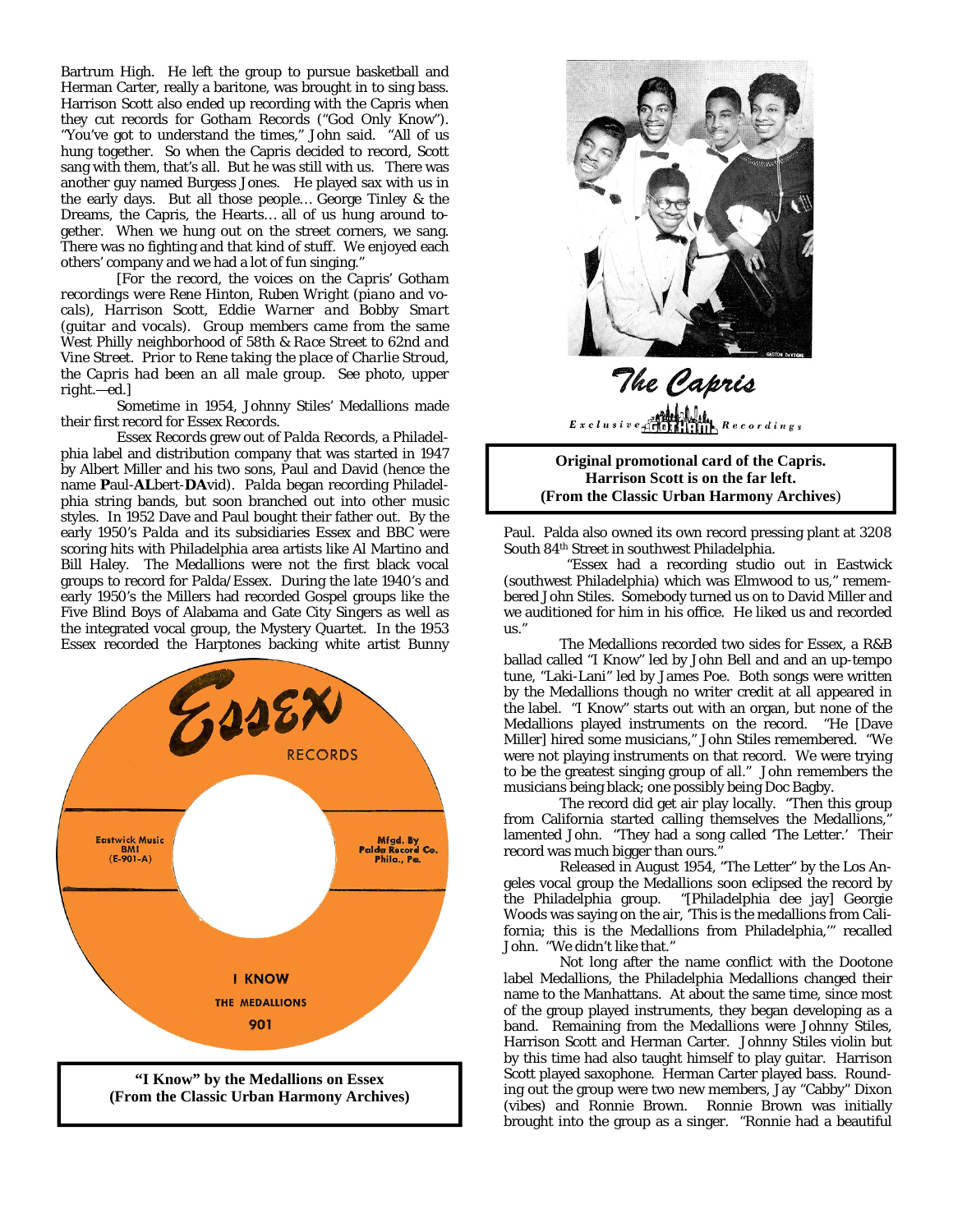

**(From the Classic Urban Harmony Archives)** 

voice," recalled John. "He sang just like Johnny Mathis. He was our first drummer but in the beginning he didn't play drums. We bought him a set of drums and a couple guys taught him how to play."

 The next record for the group was done for Herman Gillespie's *Piney* label. Gillespie, whose nickname was "Piney," was a small Philly record producer and talent agent who at one time managed both the Turbans and Keystoners as well as working with Rollee McGill, Little Joe Cook, and Fay Simmons.

 "Pancho Villa turned us on to Piney," said John. Gillespie had that little record company and we did that song and put it in Pancho Villa's publishing company because at that time we didn't know anything about publishing." Pancho Villa had a small combo that played around Philadelphia. He also had his hands in a lot of other aspects of the music scene.

 The Manhattans recorded two records for *Piney*. "Live It Up" was a lively instrumental while the flip, "Go Baby Go" was a blues vocal written by Johnny Stiles and sung solo by Herman Carter. The release was quickly followed by a second manhattans record, "Crazy Love" b/w "The Hawk and the Crow."

After the *Piney* records, Freddie Simmons joined the group as pianist. "If Freddie heard a record he could play it on a piano," Johnny recalled. "With him in the group, we did a lot of jazz things.

Throughout the late 1950's the Manhattans did quite a bit of touring. "We played everywhere," said Johnny. "We played all over Canada – Quebec City, Montreal, Toronto. By that time our group was great. We could play anything." With the extended touring, drummer Ronnie Brown was replaced by Darryl Smallwood. Hollis Floyd joined as organist in place of Freddie Simmons who wouldn't travel and Bobby Gregory was added as vocalist. Eventually Carter and Dixon dropped out.

"We were playing a club in Buffalo, NY, and James Brown sat in with us," John said. Brown was playing another little club in Buffalo at the time. He sang a song about a deck of cards or something. He was a great performer, even then. He told me he was leaving Buffalo the following week to go to Cincinnati and record at *King Records*. He said if we ever got out that way to contact Sid Nathan and he gave me the guy's number. He said to tell the guy that James Brown said this was a great group that he should listen to.

The Manhattans continued touring on their own and also found work backing other artists. "We did a couple of gigs backing singer Tommy Edwards," Johnny recalled. "And we traveled with Sonny Til as the Orioles for awhile."

The Manhattans became Sonny Til's live backup band, probably around mid-1959 and at some point even became the Orioles, supplying the vocals on stage to songs like "Crying In The Chapel." While playing behind Sonny Til in Columbus, Ohio, the Manhattans got their next opportunity to record.

"We were doing a gig with Sonny Til in Columbus, Ohio, and we called the guy. He came out and heard us and said, 'Look, can you bring the group in to the studio?'"

 At about the same time, the Manhattans crossed paths with Morris Wade and his Four Pharaohs group.

"Sonny Til and the Manhattans were working at a club in Columbus," remembered Morris Wade. The group's manager Howard Ransom was getting ready to record the Four Pharaohs doing "It Was A Night Like This" and "Is It Too Late" and had already booked studio time at *King Recording Studio* in Cincinnati. After catching Sonny Til and the Manhattans' performance, both Morris Wade and Howard Ransom wanted the Manhattans to back the Four Pharaohs on their next recording. "What impressed me with the group was the electric violin," said Morris. "I'd never seen one before. I like violins and I loved the electric violin. I liked the sound the first time I heard it and asked for it."

The Manhattans traveled to Cincinnati's *King Recording Studios* and recorded backing Morris Wade's Pharaohs as well as on their own.

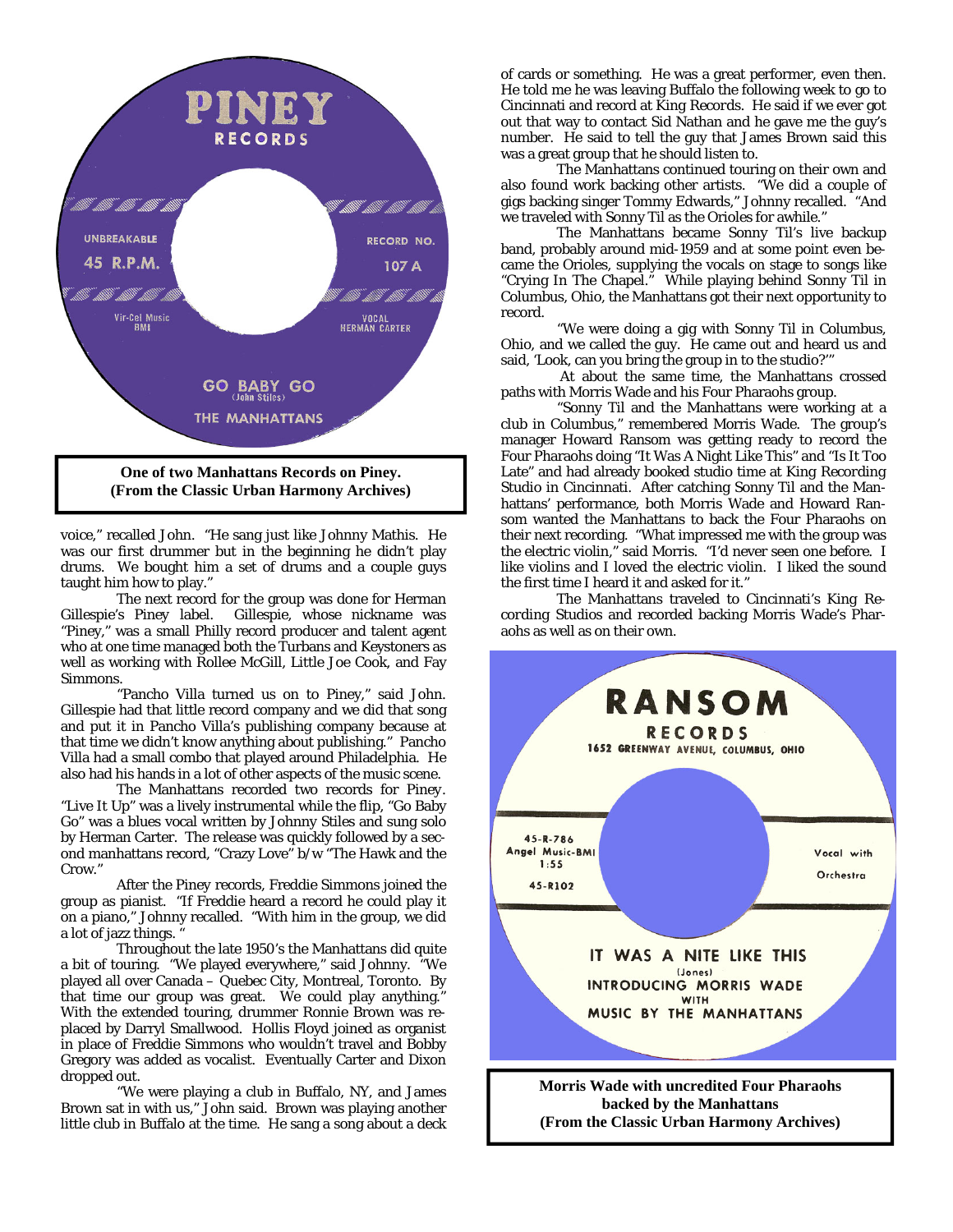**Morris Wade Performing at the 2008 Black Swan Concert** 

**(Photo by Pamela Horner)** 



"It Was A Night Like This" was originally a Turbans' song and Howard Ransom had traveled to New York City to get permission to cover it. Morris and the Pharaohs had been doing it on stage for quite a while. At the session, the Four Pharaohs (Morris Wade, Ronald Wilson, George Smith, Robert Lowry) did all the vocals while the Manhattans backed them instrumentally. "Sonny Til was standing right beside me during the whole thing," said Morris. "It was beautiful. It was all cut live, not on different tracks like they do today. And it was outstanding." *King* label owner Sid Nathan watched from the control room and Little Willie John, on the premises for his own session, even watched for a few minutes.

"It Was A Night Like This" b/w "Is It Too Late" was issued on the *Ransom* label. The label read "Introducing Morris Wade with Music by the Manhattans." without mentioning the Four Pharaohs.



As for the Manhattans, they were also signed to a contract with *King Records*. "We cut four sides that same day, said Johnny Stiles. "'Like Saying Something' and 'Sugar Tooth' were songs that I wrote and Bobby Gregory and I sang together. 'Ebb Tide – Parts 1 and 2' had me playing violin. *King* released "Ebb Tide" in July of 1959. The second record came out shortly there after.

Upon returning to Philadelphia, the Manhattans added Barbara Prince as a female vocalist. "We had a lot of fun," recalled Johnny. "Back in the day we weren't worried about making a lot of money. We just had a good time."

Playing in Philadelphia, Johnny and the Manhattans could not help running into fellow musician Luther Randolph's group. The two ensembles competed for gigs initially. "We used to be competitors," said Johnny. "Luther's group worked the same clubs we worked. Luther's group liked the way we played and we liked the way they played so we'd go to their gigs and they'd come to ours. Luther and I have been friends ever since." Eventually Luther Randolph

**The Manhattans, ca. late 1950's (Left to right: Harrison Scott, Darrell Smallwood, Johnny Stiles, Hollis Floyd). (Photo courtesy of Weldon McDougal)** 



**The Manhattans: (Top, l to r): Johnny Stiles, Harrison Scott, Darrell Smallwood, Hollis Floyd; Barbara Prince. (Photo courtesy of Johnny Stiles)** 

joined Johnny Stiles' group. Together with drummer Norman Conners they formed the *Harthon* record label. Within a short time, Conners was replaced by Johnny Stiles' friend since childhood, Weldon McDougal. The three of them, Stiles, Randolph and McDougal, would soon play a major role in shaping the sound of Philadelphia soul music.

#### **Notes**

- 1. Based on interviews and conversations with Johnny Stiles, Weldon McDougal and Morris Wade as well as the Capris' Rene Hinton, Charlie Stroud and Eddie Warner.
- 2. Many thanks to our good friend Weldon McDougal for photographs, contacts and insight.
- 3. For details on Johnny Stiles', Luther Randolph's and Weldon McDougal's later career producing records for